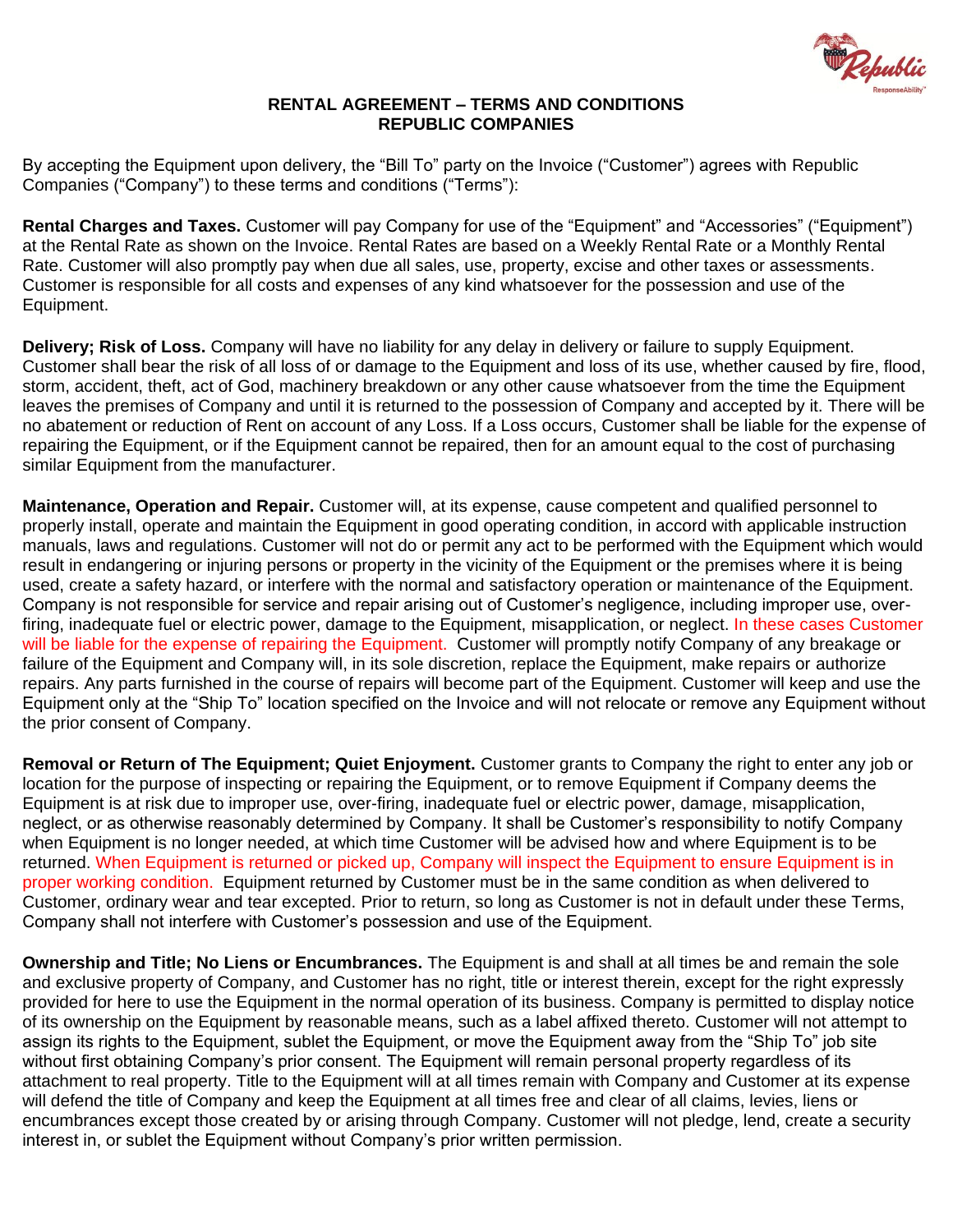

**Warranties and Disclaimers.** Company warrants only that, at the time the Equipment is delivered to Customer, Company has the right to lease the Equipment to Customer. Customer acknowledges that it is not relying upon Company's skill or judgment to select or furnish Equipment suitable for its purpose or any particular purpose. All warranties are void if the Equipment has been subject to abuse or abnormal damage or use. Regardless of what representations may be contained in correspondence, labels, advertisements, owners manuals or warranty cards, Customer acknowledges that Company makes no warranty, express or implied, except the warranty provided in this section. THIS EXPRESS WARRANTY IS EXCLUSIVE AND IN LIEU OF ANY AND ALL OTHER WARRANTIES, EXPRESS OR IMPLIED, INCLUDING THE WARRANTIES OF MERCHANTABILITY AND FITNESS FOR A PARTICULAR PURPOSE.

**Liability Disclaimer, Indemnity and Insurance.** Company expressly disclaims liability for, and Customer will indemnify, hold harmless and defend Company against any claim, suit, liability, loss, damage, or expense of any kind (including attorney's fees) arising out of or caused, directly or indirectly, by: (1) the ordering, use, condition, performance, operation or transportation of the Equipment; (2) the inadequacy of the Equipment for Customer's purpose or any purpose; (3) a deficiency or defect in the Equipment or its component parts; (4) loss of use of the Equipment; (5) any loss of Customer's, the customer of the Customer, or any other third party's business; or (6) personal injury (including bodily injury or death) or property damage by reason of any act done, permitted to be done, suffered or omitted to be done by Customer in connection with the use of the Equipment, regardless of whether any of the aforesaid claims are based contract, tort, breach of warranty, product liability or otherwise. These indemnities survive termination of this agreement. Customer will carry liability insurance against any such liability for any and all bodily injury, property damage, or loss of business claims in such form and with such insurance companies as shall be satisfactory to Company.

**Reports.** Customer shall immediately notify Company in writing of each incident arising out of the alleged or apparent manufacture, function or operation of the Equipment, describing the time, place and nature of the accident, damage to property or Equipment, and names of the persons involved or injured, if any.

**Default and Remedies.** Any of the following will be a default by Customer: (1) failure to pay Rent when due; (2) failure to maintain liability insurance; (3) taking or permitting action to remove, sell, transfer, encumber, pledge, part with or sublet the Equipment; (4) the Equipment is attached, levied upon or seized; (5) irreparable damage, loss or destruction occurs to the Equipment; or (6) failure to perform Customer's agreements under these Terms. Upon the occurrence of Customer's default, Company may at its option take one or more of the following actions: (1) terminate this agreement for rental of the Equipment; (2) whether or not this Agreement is terminated, take immediate possession of any or all Equipment wherever situated and, for such purpose, enter onto any premises owned or controlled by Customer without liability for doing so; (3) sell, dispose of, hold, use or lease the Equipment as Company in its sole discretion may decide, retaining any surplus and holding Customer liable for any deficiency; or (4) purchase similar equipment from the manufacturer and recover the cost from Customer, less any insurance proceeds received by Company. Customer hereby waives notice and service of process and confesses judgment against it for any remedy provided herein. Customer remains liable for all unpaid Rent or other charges due under these Terms up to and including the day on which Company obtains possession of the Equipment. Customer is responsible for all legal fees and other costs and expenses resulting from the foregoing defaults or the Company's exercise of its remedies, including the costs of repossession, repair, storage, transportation and disposition of the Equipment, collection costs and attorneys' fees. No remedy is intended to be exclusive, and each remedy shall be cumulative and in addition to any other remedy provided for in these Terms or at law or in equity.

**Miscellaneous.** These Terms will be governed by the laws of the State of Iowa. These Terms constitute the entire agreement between Company and Customer, superseding all prior communications and agreements between the parties. Those of Customer's proposed terms and conditions which are in addition to or inconsistent with these Terms will not be given any effect whatsoever. No provision of these Terms shall be deemed waived, amended or modified unless in writing and signed by the party against whom enforcement is asserted.

**Payment.** All invoices are due, without setoff, in accordance with the normal payment terms Republic has with Customer. Company's normal freight and delivery charges apply. Customer agrees to pay interest on all past-due sums